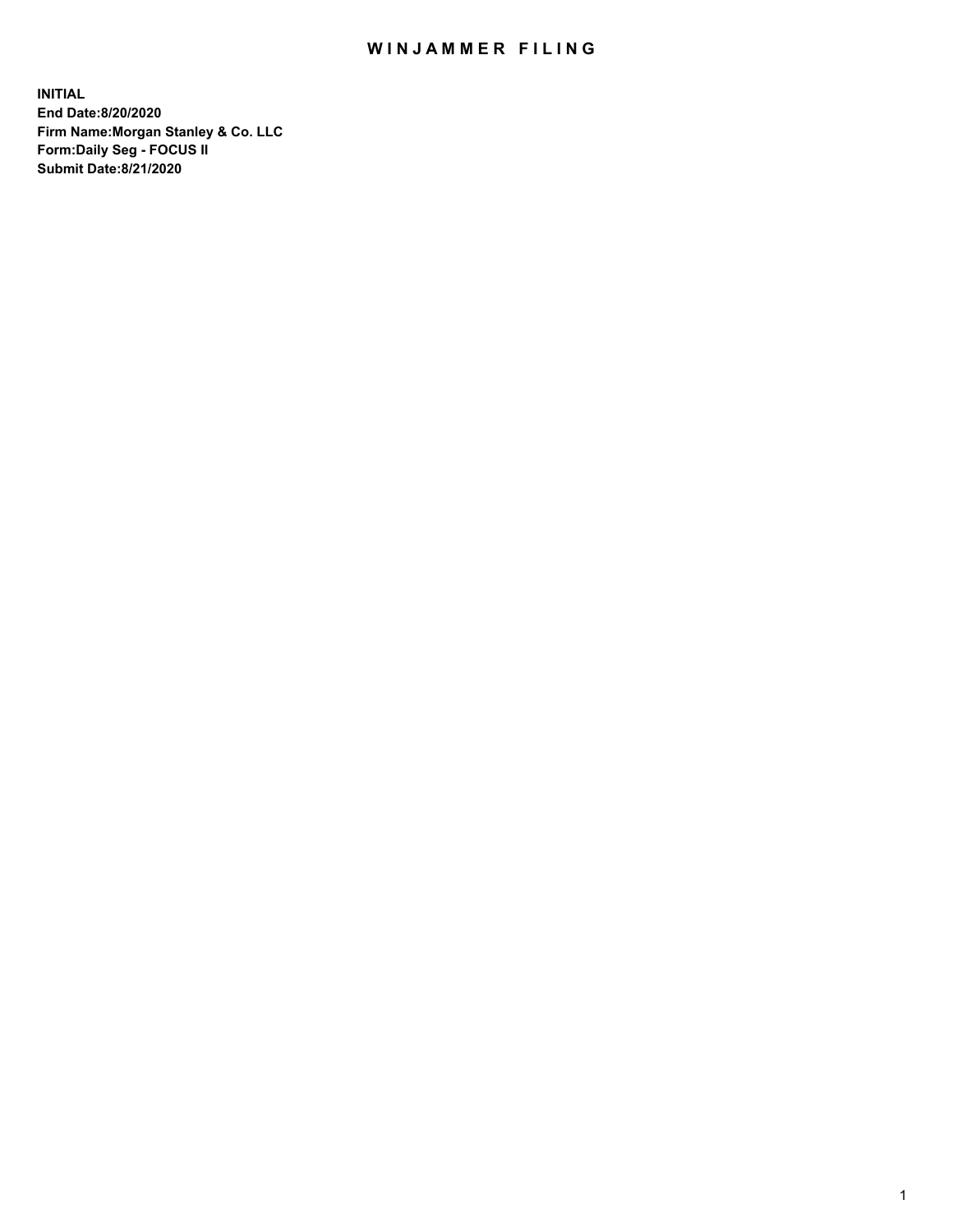**INITIAL End Date:8/20/2020 Firm Name:Morgan Stanley & Co. LLC Form:Daily Seg - FOCUS II Submit Date:8/21/2020 Daily Segregation - Cover Page**

| Name of Company                                                                                                                                                                                                                                                                                                               | Morgan Stanley & Co. LLC                               |
|-------------------------------------------------------------------------------------------------------------------------------------------------------------------------------------------------------------------------------------------------------------------------------------------------------------------------------|--------------------------------------------------------|
| <b>Contact Name</b>                                                                                                                                                                                                                                                                                                           | <b>Ikram Shah</b>                                      |
| <b>Contact Phone Number</b>                                                                                                                                                                                                                                                                                                   | 212-276-0963                                           |
| <b>Contact Email Address</b>                                                                                                                                                                                                                                                                                                  | Ikram.shah@morganstanley.com                           |
| FCM's Customer Segregated Funds Residual Interest Target (choose one):<br>a. Minimum dollar amount: ; or<br>b. Minimum percentage of customer segregated funds required:% ; or<br>c. Dollar amount range between: and; or<br>d. Percentage range of customer segregated funds required between:% and%.                        | 235,000,000<br><u>0</u><br><u>00</u><br>0 <sup>0</sup> |
| FCM's Customer Secured Amount Funds Residual Interest Target (choose one):<br>a. Minimum dollar amount: ; or<br>b. Minimum percentage of customer secured funds required:%; or<br>c. Dollar amount range between: and; or<br>d. Percentage range of customer secured funds required between:% and%.                           | 140,000,000<br><u>0</u><br><u>00</u><br>0 <sub>0</sub> |
| FCM's Cleared Swaps Customer Collateral Residual Interest Target (choose one):<br>a. Minimum dollar amount: ; or<br>b. Minimum percentage of cleared swaps customer collateral required:%; or<br>c. Dollar amount range between: and; or<br>d. Percentage range of cleared swaps customer collateral required between:% and%. | 92,000,000<br><u>0</u><br>0 Q<br>00                    |

Attach supporting documents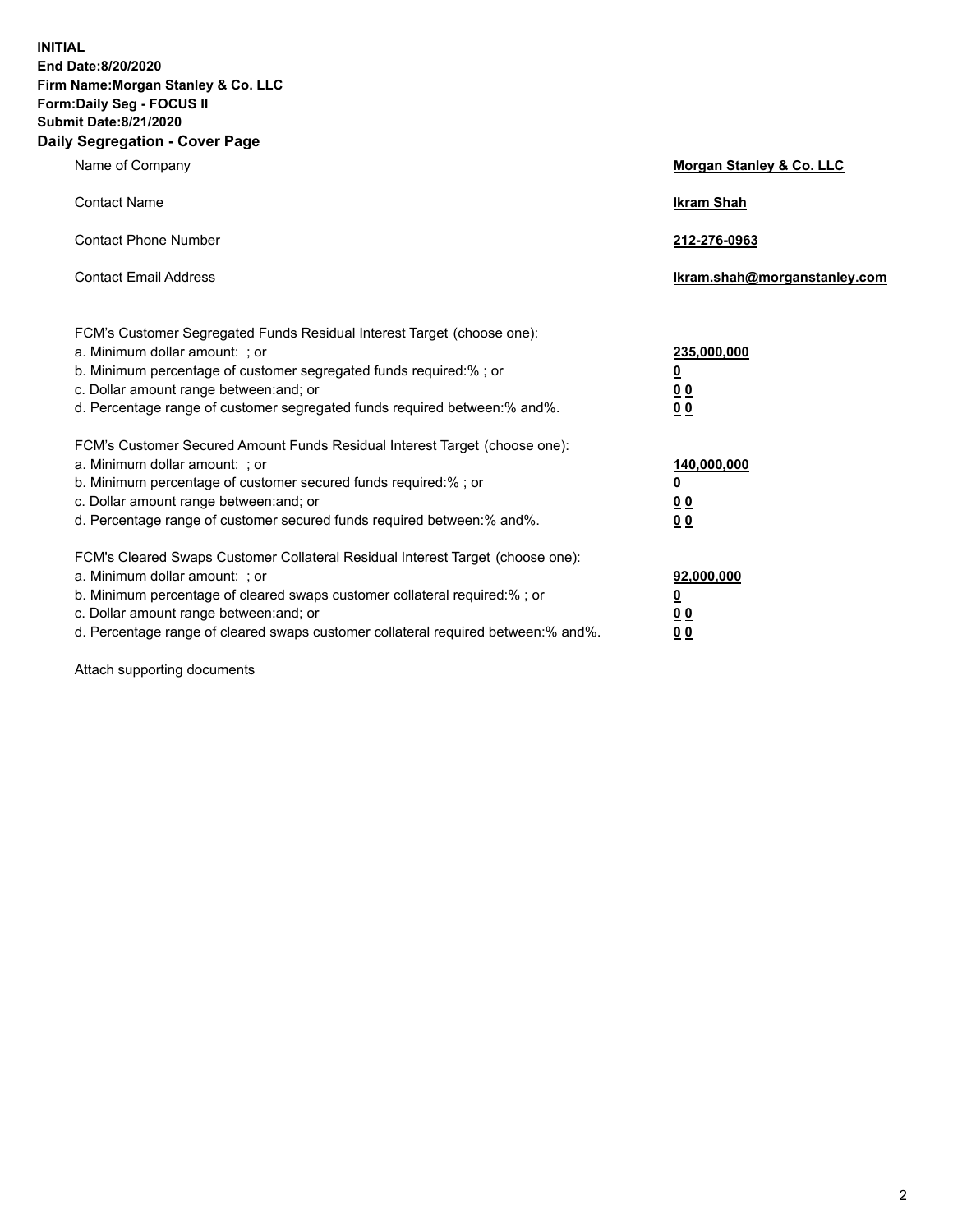| <b>INITIAL</b> | End Date:8/20/2020<br>Firm Name: Morgan Stanley & Co. LLC<br>Form: Daily Seg - FOCUS II<br><b>Submit Date:8/21/2020</b><br><b>Daily Segregation - Secured Amounts</b> |                                                     |
|----------------|-----------------------------------------------------------------------------------------------------------------------------------------------------------------------|-----------------------------------------------------|
|                | Foreign Futures and Foreign Options Secured Amounts                                                                                                                   |                                                     |
|                | Amount required to be set aside pursuant to law, rule or regulation of a foreign                                                                                      | $0$ [7305]                                          |
|                | government or a rule of a self-regulatory organization authorized thereunder                                                                                          |                                                     |
| 1.             | Net ledger balance - Foreign Futures and Foreign Option Trading - All Customers<br>A. Cash                                                                            | 3,931,044,565 [7315]                                |
|                | B. Securities (at market)                                                                                                                                             | 2,974,696,570 [7317]                                |
| 2.             | Net unrealized profit (loss) in open futures contracts traded on a foreign board of trade                                                                             | 847,964,073 [7325]                                  |
| 3.             | Exchange traded options                                                                                                                                               |                                                     |
|                | a. Market value of open option contracts purchased on a foreign board of trade                                                                                        | <b>13,380,759</b> [7335]                            |
|                | b. Market value of open contracts granted (sold) on a foreign board of trade                                                                                          | -17,484,408 [7337]                                  |
| 4.<br>5.       | Net equity (deficit) (add lines 1. 2. and 3.)<br>Account liquidating to a deficit and account with a debit balances - gross amount                                    | 7,749,601,559 [7345]                                |
|                | Less: amount offset by customer owned securities                                                                                                                      | 110,910,363 [7351]<br>-109,506,441 [7352] 1,403,922 |
|                |                                                                                                                                                                       | [7354]                                              |
| 6.             | Amount required to be set aside as the secured amount - Net Liquidating Equity                                                                                        | 7,751,005,481 [7355]                                |
|                | Method (add lines 4 and 5)                                                                                                                                            |                                                     |
| 7.             | Greater of amount required to be set aside pursuant to foreign jurisdiction (above) or line                                                                           | 7,751,005,481 [7360]                                |
|                | 6.<br>FUNDS DEPOSITED IN SEPARATE REGULATION 30.7 ACCOUNTS                                                                                                            |                                                     |
| 1.             | Cash in banks                                                                                                                                                         |                                                     |
|                | A. Banks located in the United States                                                                                                                                 | 270,569,940 [7500]                                  |
|                | B. Other banks qualified under Regulation 30.7                                                                                                                        | 808,490,805 [7520] 1,079,060,745                    |
|                |                                                                                                                                                                       | [7530]                                              |
| 2.             | <b>Securities</b>                                                                                                                                                     |                                                     |
|                | A. In safekeeping with banks located in the United States                                                                                                             | 594,006,826 [7540]                                  |
| 3.             | B. In safekeeping with other banks qualified under Regulation 30.7<br>Equities with registered futures commission merchants                                           | 0 [7560] 594,006,826 [7570]                         |
|                | A. Cash                                                                                                                                                               | 24,001,320 [7580]                                   |
|                | <b>B.</b> Securities                                                                                                                                                  | $0$ [7590]                                          |
|                | C. Unrealized gain (loss) on open futures contracts                                                                                                                   | 4,058,044 [7600]                                    |
|                | D. Value of long option contracts                                                                                                                                     | $0$ [7610]                                          |
|                | E. Value of short option contracts                                                                                                                                    | 0 [7615] 28,059,364 [7620]                          |
| 4.             | Amounts held by clearing organizations of foreign boards of trade<br>A. Cash                                                                                          | $0$ [7640]                                          |
|                | <b>B.</b> Securities                                                                                                                                                  | $0$ [7650]                                          |
|                | C. Amount due to (from) clearing organization - daily variation                                                                                                       | $0$ [7660]                                          |
|                | D. Value of long option contracts                                                                                                                                     | $0$ [7670]                                          |
|                | E. Value of short option contracts                                                                                                                                    | 0 [7675] 0 [7680]                                   |
| 5.             | Amounts held by members of foreign boards of trade<br>A. Cash                                                                                                         |                                                     |
|                | <b>B.</b> Securities                                                                                                                                                  | 3,044,733,177 [7700]<br>2,380,689,744 [7710]        |
|                | C. Unrealized gain (loss) on open futures contracts                                                                                                                   | 843,906,029 [7720]                                  |
|                | D. Value of long option contracts                                                                                                                                     | 13,380,759 [7730]                                   |
|                | E. Value of short option contracts                                                                                                                                    | -17,484,408 [7735] 6,265,225,301                    |
|                |                                                                                                                                                                       | [7740]                                              |
| 6.             | Amounts with other depositories designated by a foreign board of trade                                                                                                | $0$ [7760]                                          |
| 7.<br>8.       | Segregated funds on hand<br>Total funds in separate section 30.7 accounts                                                                                             | $0$ [7765]<br>7,966,352,236 [7770]                  |
| 9.             | Excess (deficiency) Set Aside for Secured Amount (subtract line 7 Secured Statement                                                                                   | 215,346,755 [7380]                                  |
|                | Page 1 from Line 8)                                                                                                                                                   |                                                     |

- 10. Management Target Amount for Excess funds in separate section 30.7 accounts **140,000,000** [7780]
- 11. Excess (deficiency) funds in separate 30.7 accounts over (under) Management Target **75,346,755** [7785]

380]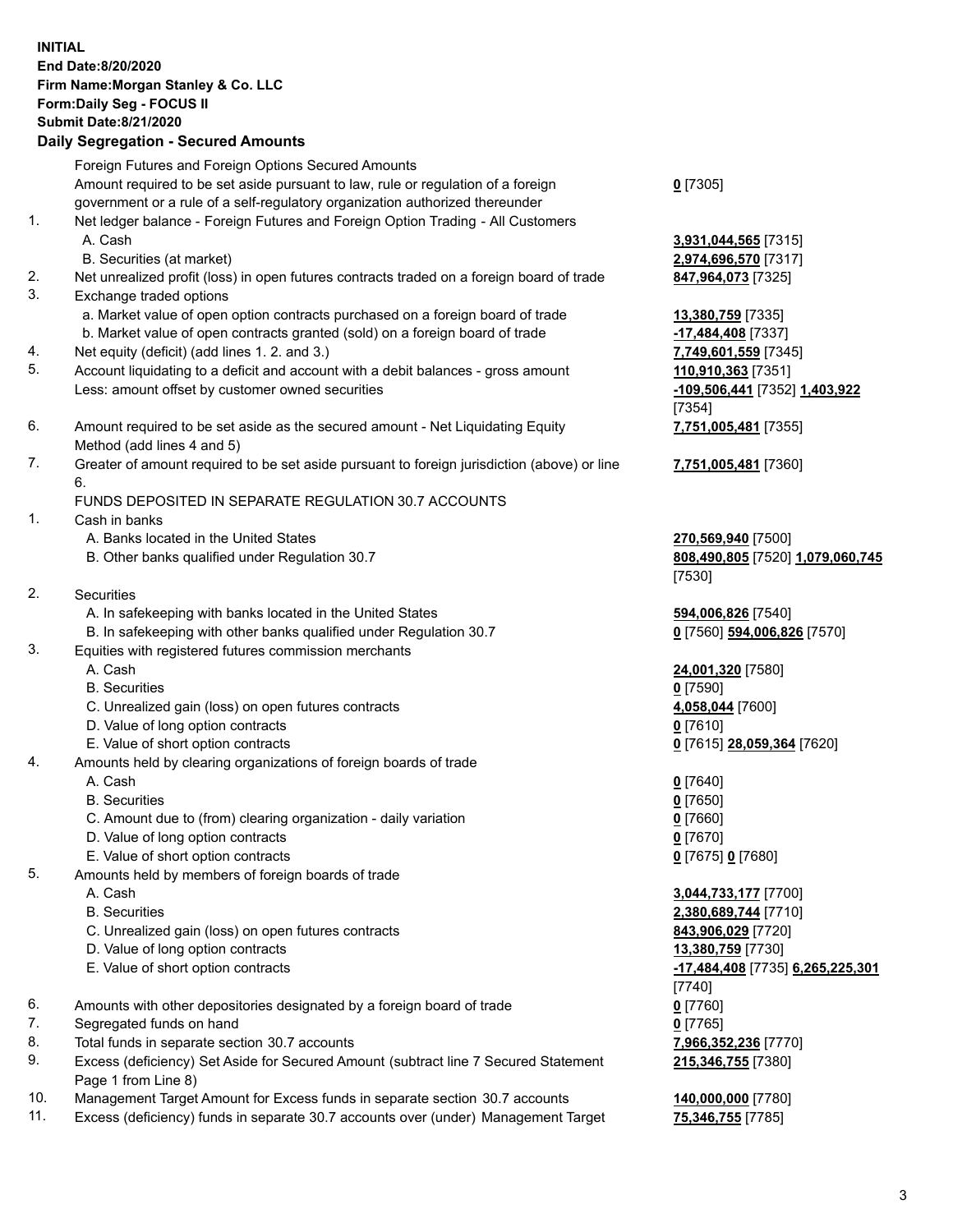| <b>INITIAL</b> | End Date:8/20/2020<br>Firm Name: Morgan Stanley & Co. LLC<br>Form: Daily Seg - FOCUS II<br><b>Submit Date:8/21/2020</b><br>Daily Segregation - Segregation Statement |                                    |
|----------------|----------------------------------------------------------------------------------------------------------------------------------------------------------------------|------------------------------------|
|                | SEGREGATION REQUIREMENTS(Section 4d(2) of the CEAct)                                                                                                                 |                                    |
| 1.             | Net ledger balance                                                                                                                                                   |                                    |
|                | A. Cash                                                                                                                                                              | 14,653,054,424 [7010]              |
|                | B. Securities (at market)                                                                                                                                            | 8,749,197,318 [7020]               |
| 2.             | Net unrealized profit (loss) in open futures contracts traded on a contract market                                                                                   | 3,307,226,280 [7030]               |
| 3.             | Exchange traded options                                                                                                                                              |                                    |
|                | A. Add market value of open option contracts purchased on a contract market                                                                                          | 531,155,867 [7032]                 |
|                | B. Deduct market value of open option contracts granted (sold) on a contract market                                                                                  | -431,947,653 [7033]                |
| 4.             | Net equity (deficit) (add lines 1, 2 and 3)                                                                                                                          | 26,808,686,236 [7040]              |
| 5.             | Accounts liquidating to a deficit and accounts with                                                                                                                  |                                    |
|                | debit balances - gross amount                                                                                                                                        | 166,802,862 [7045]                 |
|                | Less: amount offset by customer securities                                                                                                                           | -166,042,573 [7047] 760,289 [7050] |
| 6.             | Amount required to be segregated (add lines 4 and 5)                                                                                                                 | 26,809,446,525 [7060]              |
|                | FUNDS IN SEGREGATED ACCOUNTS                                                                                                                                         |                                    |
| 7.             | Deposited in segregated funds bank accounts                                                                                                                          |                                    |
|                | A. Cash                                                                                                                                                              | 4,468,578,383 [7070]               |
|                | B. Securities representing investments of customers' funds (at market)                                                                                               | $0$ [7080]                         |
|                | C. Securities held for particular customers or option customers in lieu of cash (at<br>market)                                                                       | 897,105,310 [7090]                 |
| 8.             | Margins on deposit with derivatives clearing organizations of contract markets                                                                                       |                                    |
|                | A. Cash                                                                                                                                                              | 13,759,145,154 [7100]              |
|                | B. Securities representing investments of customers' funds (at market)                                                                                               | $0$ [7110]                         |
|                | C. Securities held for particular customers or option customers in lieu of cash (at<br>market)                                                                       | 7,852,092,008 [7120]               |
| 9.             | Net settlement from (to) derivatives clearing organizations of contract markets                                                                                      | 103,572,974 [7130]                 |
| 10.            | Exchange traded options                                                                                                                                              |                                    |
|                | A. Value of open long option contracts                                                                                                                               | 531,155,867 [7132]                 |
|                | B. Value of open short option contracts                                                                                                                              | -431,947,653 [7133]                |
| 11.            | Net equities with other FCMs                                                                                                                                         |                                    |
|                | A. Net liquidating equity                                                                                                                                            | 15,866,273 [7140]                  |
|                | B. Securities representing investments of customers' funds (at market)                                                                                               | $0$ [7160]                         |
|                | C. Securities held for particular customers or option customers in lieu of cash (at<br>market)                                                                       | $0$ [7170]                         |
| 12.            | Segregated funds on hand                                                                                                                                             | $0$ [7150]                         |
| 13.            | Total amount in segregation (add lines 7 through 12)                                                                                                                 | 27,195,568,316 [7180]              |
| 14.            | Excess (deficiency) funds in segregation (subtract line 6 from line 13)                                                                                              | 386,121,791 [7190]                 |
| 15.            | Management Target Amount for Excess funds in segregation                                                                                                             | 235,000,000 [7194]                 |
|                |                                                                                                                                                                      |                                    |

16. Excess (deficiency) funds in segregation over (under) Management Target Amount Excess

**151,121,791** [7198]